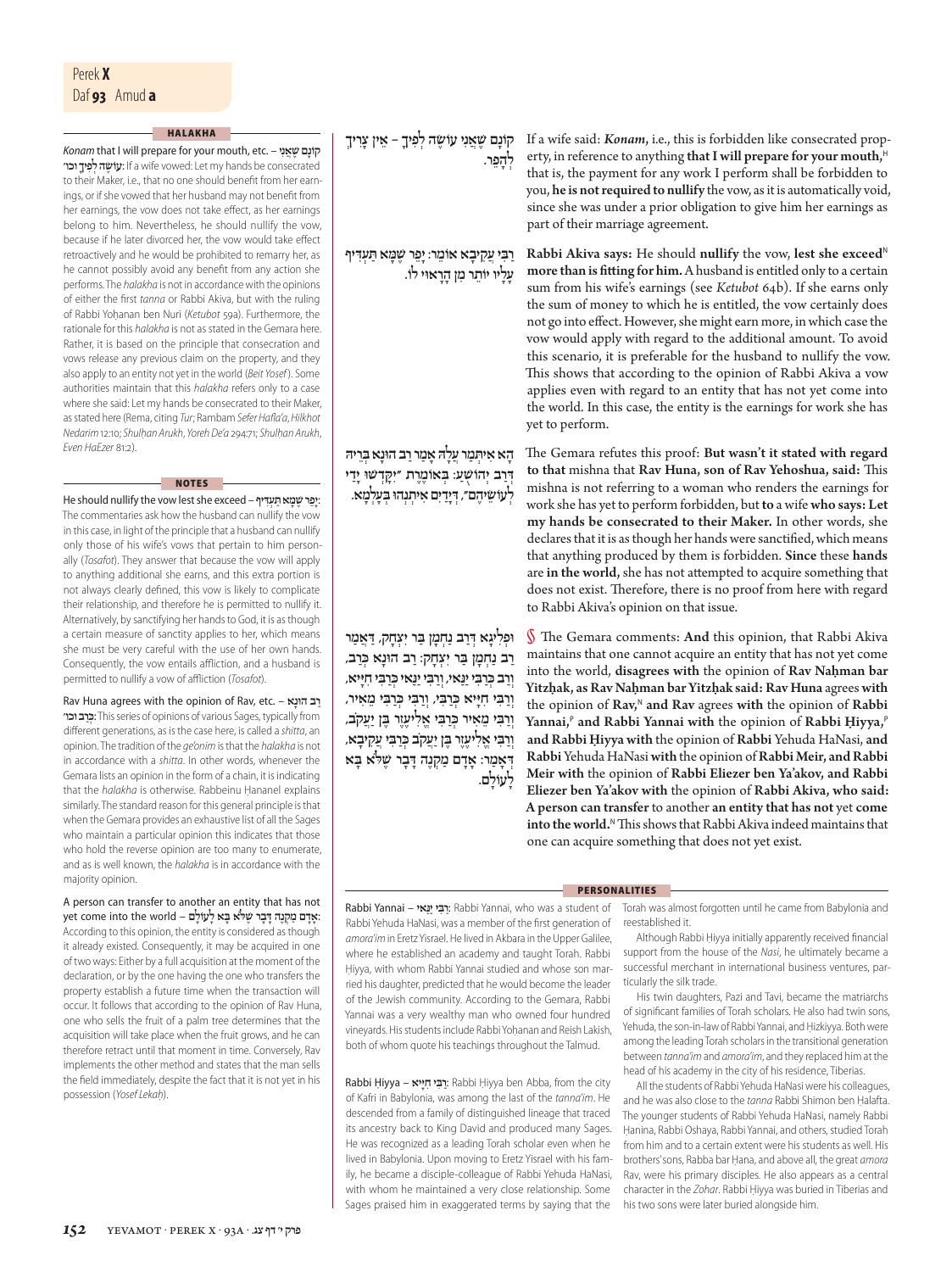**ַרב ּהוָנא ַמאי ִהיא – ְ ּד ִא ְּיתַמר: ַה ּמ ֵוֹכר ֵּפירוֹת ֶּדֶקל ַלֲחֵברוֹ, ָאַמרַרב ּהוָנא: ַעד ֶׁשּלֹא ָּב ּאו ָל ָעוֹלםָיכוֹל ַלֲחזוֹר ּבוֹ, ִמֶּׁשָּב ּאו ָל ָעוֹלם ֵאין ָיכוֹל ַלֲחזוֹר ּבוֹ.** 

**ְוַרב ַנ ְחָמן ָאַמר: ַאף ִמֶּׁשָּב ּאו ָל ָעוֹלם ָיכוֹל ַלֲחזוֹר ּבוֹ. ָאַמרַרבַנ ְחָמן: ֵמוֹד ָינא ְ ּד ִאי ָׁשֵמיט ְוָאֵכיל ָלא ַמְּפ ִק ַינן ִמ ֵּינ ּיה.**

**ַרב – ַּדֲאַמרַרב ּהוָנא ָאַמרַרב: ָה ֵאוֹמר ַלֲחֵברוֹ ָׂ״שֶדה זוֹ ֶׁשֲאִני ֵלוֹקח, ִל ְכֶׁשֶאָקֶחָּנה ְק ּנוָיה ְלָך ֵמַע ְכָׁשיו״ – ָקָנה.**

**ּכַרִּבי ִחָיּיא, ְ ּדַרִּבי ַיַּנאי ֲהָוה ֵל ּיה ַרִּבי ַיַּנאי ְ ּכל ּכְנָתא ְ ּדֵפֵירי ָ ָאִר ָיסא ַּדֲהָוה ַמְי ֵיתי ֵל ּיה ַ ַמֲעֵלי ַׁשְּבָתא. ַה ּהוא ָ יוֹמא ְנַג ּה ֵל ּיה ְוָלא ָאָתא. ָׁשַקל ִע ֵּׂשר ִמֵּפֵירי ְ ּדֵב ֵית ּיה ֲעַלְי ּ יהו, ָאָתא ְלַק ֵּמ ּיה ְ ּדַרִּבי ִחָיּיא,**

**ָאַמר ֵל ּיה: ַׁשִּפיר ָע ְבַד ְּת, ְ ּדַתְנָיא: ְ״לַמַען ּכל ַהָיּ ִמים״ – ִּתְלַמד ְלִיְרָאה ֶאת ה׳ֱאלֶֹה ָיך ָ ֵא ּלּו ַׁשָּבתוֹת ְוָי ִמים ִטוֹבים. ְלַמאי ִה ְל ְכָתא? ִא ֵיל ָימא ְלַע ּ ׂשּוֵרי ּוֵמ ַיכל – ִא ְיצ ְטִר ְיך ְקָרא ְל ִמ ׁ ְ ישֵרי ִט ְל ּטול ְ ּדַרָּבַנן?!**

The Gemara specifies the particular contexts in which the aforementioned opinions, all of which concur, were issued: **Rav Huna, what is** the source for his ruling? **As it was stated:** With regard to one who sells the fruit of a palm tree to another<sup>H</sup> before the fruit has grown, **Rav Huna said: Until** the fruit **has come into the**  world, he can retract the sale, as it has yet to take effect. However, **aft er** the fruit **has come into the world, he can no** longer **retract,**  despite the fact the fruit had not yet sprouted when he made the acquisition.

**And Rav Naĥman said: Even aft er they have come into the world he can retract,** as the acquisition was defective from the outset. He maintains that one cannot transfer ownership of an entity that does not yet exist. **Rav Naĥman said:** Even so, **I concede that if** the buyer **seizes** the fruit **and consumes** it, the court **does not remove them from him,** because despite the faulty acquisition he was promised a sale of fruit.

The Gemara cites the proof that Rav also accepts the ruling that one can acquire an entity that does not yet exist, **as Rav Huna said** that **Rav said:** With regard to **one who says to another: Th is fi eld that**  I am about to buy,<sup>H</sup> when I buy it, it is acquired by you from now, the addressee has acquired the field, despite the fact that it did not belong to the speaker at the time of his statement.

**Rabbi Yannai** also agrees **with** the opinion of **Rabbi Ĥiyya, as**  demonstrated by the following episode:<sup>N</sup> Rabbi Yannai had a **sharecropper** working his land **who would bring him a basket [***kanta***]**<sup>L</sup>**of fruit every Shabbat eve. One day he was late and did not come.** Rabbi Yannai **took tithe from the fruit in his house for**  the fruit he expected to receive. He did this in case the fruit arrived near the beginning of Shabbat, as one may not tithe on Shabbat. However, Rabbi Yannai was uncertain whether it is indeed possible to separate tithes for an entity that has not yet reached one's possession. He therefore **came before Rabbi Ĥiyya** to inquire whether his separation of tithes was effective.

Rabbi Ĥiyya **said to him: You acted well, as it is taught** in a *baraita*, with regard to a verse that discusses tithes: "And you shall eat before the Lord your God…**in order that you should learn to fear the**  Lord your God all the days" (Deuteronomy 14:23). With regard to the emphasis of "all," **these are** *Shabbatot* **and Festivals. With regard to what** *halakha* was this stated? **If we say** it was stated in regard to the issue **of tithing and eating** on Shabbat, this *halakha* is redundant. **Was a verse necessary to permit** the prohibition against **moving** objects, which applies **by rabbinic** law? Since the prohibition against moving objects is from the Sages, the Torah is certainly not referring to this *halakha*.

 One who sells the fruit of a palm tree to another – fruit s'year next sells who One **ַ**:**ה ּמ ֵוֹכר ֵּפירוֹתֶּדֶקל ַלֲחֵברוֹ** of his palm tree can retract even after the fruit has grown. However, if the purchaser seizes the fruit, he is not compelled to return them. As usual, the *halakha* is in accordance with the opinion of Ray Nahman rather than that of Rav Huna with regard to monetary matters (*Haggahot Maimoniyyot*; Rambam *Sefer Kinyan*, *Hilkhot Mekhira* 22:2; *Shulĥan Arukh*, *Ĥoshen Mishpat* 209:4).

**HALAKHA**

 One who says…this field that I am about to buy, cannot One **ָ**:**ה ֵאוֹמר...ָׂשֶדה זוֹ ֶׁשֲאִני ֵלוֹקח וכו׳** – .etc transfer ownership of an article that is not yet in his possession, as it is equivalent to an entity not yet in the world. For example, if one said to another: When I buy this field it will belong to you, his words are of no effect. The *halakha* is not in accordance with the opinion of Rav, as his principle is rejected (Rambam *Sefer Kinyan*, *Hilkhot Mekhira* 22:2; *Shulĥan Arukh*, *Ĥoshen Mishpat* 211:1).

## **LANGUAGE**

 Basket [*kanta*] – **תאָנְכַּ**: Some say that this is from the Greek κανήτιον, *kanètion*, meaning a small basket made from reeds. Alternatively, the original root of this word may be the Semitic *kaneh*, reed.

#### **NOTES**

**The proof from the case of Rabbi Yannai –** *יההוֹכְחה בּדברי* **רבּי ינאי** Some commentaries maintain that Rabbi Ḥiyya's proof does not refer to the permission to tithe on Shabbat itself, or even to the ability to tithe an entity not yet in the world. Rather, he is referring to the issue of whether one may separate tithes for produce that is not adjacent to the tithe itself in a situation where he does not need the produce for the performance of a mitzva, either to prevent a more serious transgression than separating tithes for non-adjacent produce, or for the delight of Shabbat (*Tosafot*; *Tosafot Yeshanim*).

Others claim that the prohibition against separating tithes for produce that is not adjacent to the tithe itself is a decree of the Sages. According to this opinion, the verse is simply teaching the mitzva of the delight of Shabbat, i.e., that one must rejoice on Shabbat through food and drink, in this case by ensuring that one has tithed produce to eat. Admittedly, the accepted source for this mitzva is from the Prophets (Isaiah 58:13), but it actually stems from the Torah itself. As for the proof for the opinions of Rabbi Yannai and Rabbi Hiyya, it does not result from the issue they discussed. On the contrary, the very fact that they were not at all concerned that the fruit might be considered an entity not yet in the world proves that in their opinion one can acquire something not yet in his possession.

Yet other commentaries maintain that these tithes were not separated here on behalf of something that was not adjacent, as Rabbi Yannai and Rabbi Ḥiyya are of the opinion that the tithe of an entity not yet in the world takes effect only when it comes into existence, and therefore it is considered separated when the fruit grows, as though the separation occurred at that very moment in time (Rambam). A similar explanation applies to Rabbi Eliezer ben Ya'akov's statement later in the Gemara (see Ritva).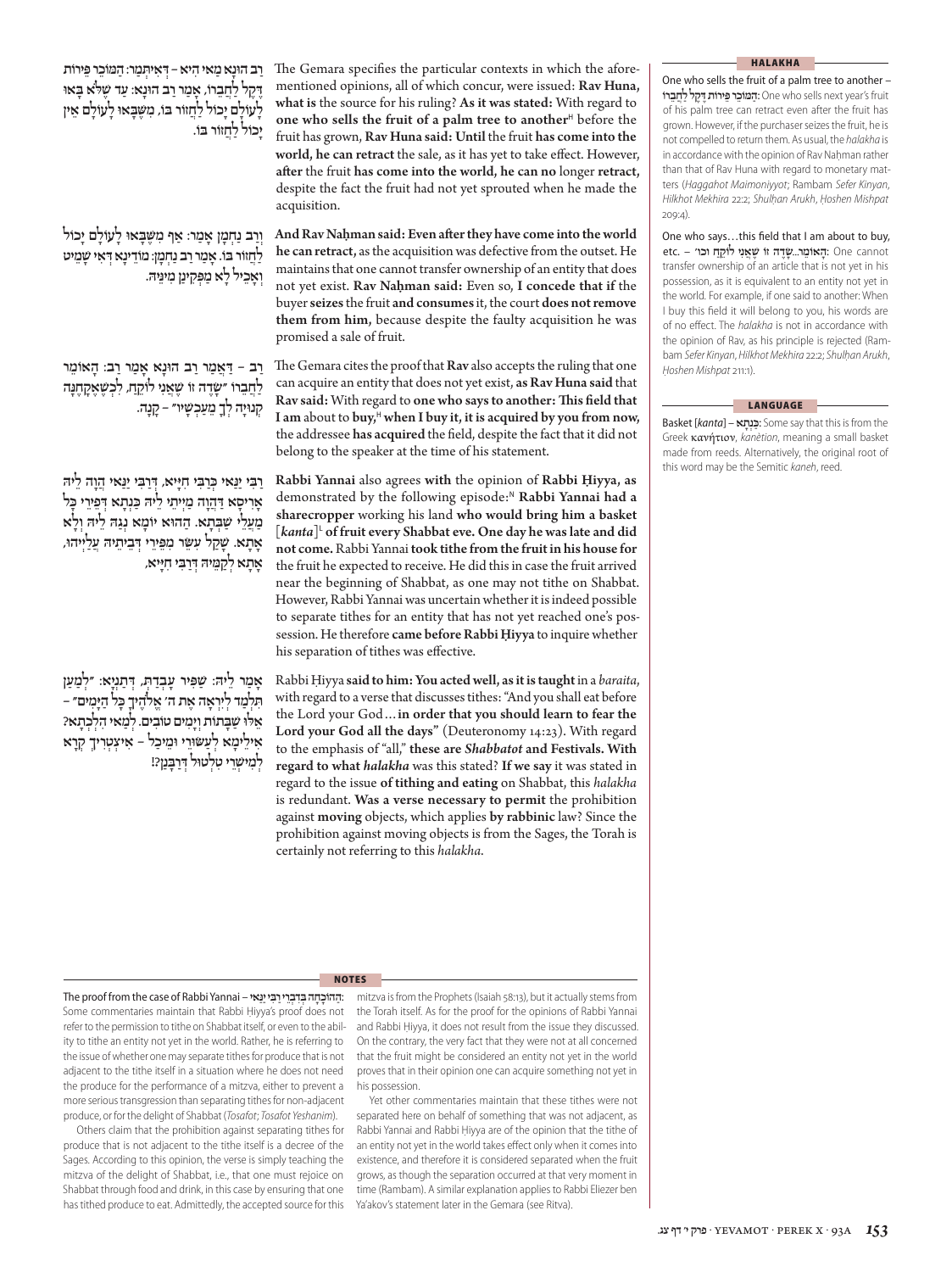# Perek **X** Daf **93** Amud **b**

#### **NOTES**

 You shall not deliver – **גירִּסְתַ אֹל**: Some commentaries explain that according to the Rabbis if a master guarantees before buying a slave that he will free him, this is not binding. Consequently, if the slave ran away he may be restored to his master without transgressing the prohibition of: "You shall not deliver," as that prohibition applies only to a promise issued at the time of purchase (Meiri).

**ֵּפירוֹת ְּת ּלו ׁ ִשים** – fruit attached and Detached attached that indicates Gemara The **ּ**:**ו ְמ ּחוָּבִרים** fruit cannot be separated as *teruma* for attached fruit, unless the latter is already ripe and ready to be plucked at the time of the stipulation, as it is accepted that the *halakha* is not in accordance with the opinion that one can acquire an entity not yet in the world. However, the early authorities raise the difficulty that there is a principle that statements of Rabbi Eliezer ben Ya'akov are measured and clean, which means that the *halakha* is always in accordance with his rulings. Consequently, they maintain that although in general the *halakha* is that if the attached fruit had not developed a third of their growth at the time of the separation, the separation of *teruma* is of no effect, Rabbi Eliezer ben Ya'akov's statement can be explained as referring to produce that will be used as fodder. This produce does not have to be ripe for *teruma* to be set aside for it. Consequently, the *teruma* is valid from the moment he separates it, as the owner can detach this produce at any time (Rabbeinu Nissim on *Kiddushin*).

**ּכי ַהאי ַּגְו ָונא. ֲאַמר ֵל ּיה: ְוָהא ַא ְקִר ּיון ֶאָּלא ָלאו ִ ְּבֶח ְלָמא: ָ״קֶנהָר ּצוץ״, ַמאי ָלאו ָה ִכי ָקָא ְמִרי ִלי ִ״הֵּנה ָבַט ְח ָּת ְּלָך ַעל ִמׁ ְשֶעֶנת ַהָּקֶנה ָהָר ּצוץ ַהֶזּה״?** 

**ָלא, ָה ִכיָקָא ְמִרי ָל ְך: ָ״קֶנהָר ּצוץ לֹא ִיׁ ְש ּבוֹר ּו ִפׁ ְשָּתה ֵכָהה לֹא ְיַכֶּבָּנה״.**

**ַרִּבי – ְ ּדַתְנָיא: ״לֹא ַתְסִּגיר ֶעֶבד ֶאל ֲא ָדוֹניו״ַרִּבי ּכ ּתוב ְמַדֵּבר. ֵאוֹמר: ְּב ֵלוֹקח ֶעֶבד ַעל ְמָנת ְל ַׁש ְחְררוֹ ַהָ ֵה ִיכי ָּדֵמי? ָאַמרַרב ַנ ְחָמן ַּבר ִי ְצָחק ְ ּדָכַתב ֵל ּיה: ִ״ל ְכֶׁשֶאָּקֲחָך ֲהֵרי ַע ְצ ְמָך ָק ּנוי ְלָך ֵמַע ְכָׁשיו״.**

**ַרִּבי ֵמ ִאיר – ִ ּד ְתַנן: ָה ֵאוֹמר ְל ִא ָּׁשה ֲ״הֵרי ַא ְּת ְמ ּקוֶּד ֶׁשת ִלי ְלַאַחר ֶׁשֶא ְתַּגֵיּיר״, ְ״לַאַחר ֶׁשִּת ְתַּגְיּ ִירי״, ְ״לַאַחר ֶׁשֶאׁ ְשַּת ְחֵרר״, ְ״לַאַחר ֶׁשִּתׁ ְשַּת ְחְרִרי״, ְ״לַאַחר ֶׁשָיּ ּמות ַּבֲעֵל ְיך״, ְ״לַאַחר ֶׁשָּת ּמותֲא ֵחוֹת ְיך״, ְ״לַאַחר ֶׁשַיֲּחלוֹץ ָל ְך ְיָבֵמ ְיך״ – ֵא ָינ ּה ְמ ּקוֶּד ֶׁשת. ַרִּבי ֵמ ִאיר ֵאוֹמר: ְמ ּקוֶּד ֶׁשת.**

**ּכן ָאַמרַרִּבי ַרִּביֱאִל ֶיעֶזרֶּבןַיֲעקֹב – ְ ּדַתְנָיא: ָיֵתר ַעל ֵ ֱאִל ֶיעֶזרֶּבןַיֲעקֹב: ֲא ִפ ּילּו ִאם ָאַמר ֵּ״פירוֹתֲע ּרוָגה זוֹ ְּת ּלו ׁ ִשים ְי ּהו ְּת ּרוָמה ַעל ֵּפירוֹת ֲע ּרוָגה ְמ ּחוָּבִרים״ אוֹ ֵּ״פירוֹת ֲע ּרוָגה ְמ ּחוָּבִרים ַעל ֵּפירוֹת זוֹ ְּת ּלו ׁ ִשין ִל ְכֶׁשָיּ ִב ּ יאו ׁ ְשִל ׁישְוִי ָּתְל ׁשּו״ְוֵה ִב ּ יאו ׁ ְשִל ׁישְוִנְתְל ׁשּו – ְ ּדָבָריו ַקָיּ ִימין.** **Rather, is it not** referring to **a case like this,** of one who tithed an entity that was not yet in the world, in honor of Shabbat? Rabbi Yannai **said to** Rabbi Ĥiyya: **But they read before me in a dream** these two words: **Bruised reed. What, is it not** the case that **they said to me as follows: "Behold you trust upon**  the staff of this bruised reed" (II Kings 18:21)? In other words, you rely on an unsubstantiated idea.

Rabbi Hiyya said to him: No; The dream referred to a different verse, one that deals with the Messiah, as **they said to you as follows: "A bruised reed he shall not break and the dimly burning wick he shall not quench;** according to truth he shall bring forth justice" (Isaiah 42:3). In other words, Rabbi Yannai acted correctly, in accordance with the ways of truth. This exchange shows that both Rabbi Hiyya and Rabbi Yannai agree that an entity not in the world can be acquired.

With regard to **Rabbi** Yehuda HaNasi, his opinion is **as it is**  taught in a *baraita*: The verse states: "You shall not deliver" a slave to his master" (Deuteronomy 23:16). Rabbi Yehuda HaNasi **says: Th e verse is speaking of one who buys a slave**  on the condition to free him. This owner may not keep his acquisition as a slave. The Gemara clarifies: What are the **circumstances? Rav Naĥman bar Yitzĥak said:** It is referring to a case **where one wrote to** a slave in the document of acquisition: **When I acquire you** as a slave, **you are acquired by yourself from now.** In this case, the buyer transfers ownership of an entity not yet in the world, as the slave did not yet belong to him.

**Rabbi Meir,** his opinion is **as we learned** in a mishna (*Bava Metzia* 16b): One who says to a woman: You are hereby **betrothed to me aft er I convert; aft er you convert; aft er I am freed; aft er you are freed; aft er your husband dies; aft er your sister dies; aft er your** *yavam* **performs** *ĥalitza* **with you, she is not betrothed. Rabbi Meir says she is betrothed,** as the acquisition of a betrothal applies even to an entity not yet in the world, in this case, a woman available for betrothal.

**Rabbi Eliezer ben Ya'akov,** his opinion is **as it is taught** in a *baraita*: **Moreover, Rabbi Eliezer ben Ya'akov said** that **even if one said:** The detached fruit of this garden bed<sup>H</sup> shall be **teruma** for the currently attached fruit of this garden bed<sup>N</sup> when its fruit will be detached, or if he said: The attached fruit **of** this **garden bed** shall be *teruma* **for** the currently **detached fruit of this garden bed when** the fruit **reach a third** of their growth, i.e., a third of their ripeness, **and are detached, and** if **they** actually **reached a third and were detached,** then **his**  words are upheld and the *teruma* takes effect, despite the fact that the stipulation was issued before the attached fruit had ripened and before the obligation of *teruma* applied to the detached fruit. This *halakha* shows that one can acquire an entity not yet in the world; in this case he acquires the fruit by applying the sanctity of *teruma* to it.

#### **HALAKHA**

**ֵּפירוֹתֲע ּרוָגה זוֹ ְּת ּלוׁ ִשים** – .etc ,bed garden this of fruit detached The **וכו׳**: One may not separate *teruma* from detached produce for attached produce, or vice versa. If one did so, no *teruma* has been separated. If one said: The detached fruit of this garden bed shall be *teruma* for the attached fruit of that other garden bed once they are detached, his words are effective if the garden beds have

produced a third of their growth at the time. Some authorities maintain that the *halakha* here is not in accordance with the opinion of Rabbi Eliezer ben Ya'akov in this particular case, as the Gemara here and Rabbi Yoĥanan in tractate *Kiddushin* (62a) disagree with him (*Shulĥan Arukh*, *Yoreh De'a* 331:55).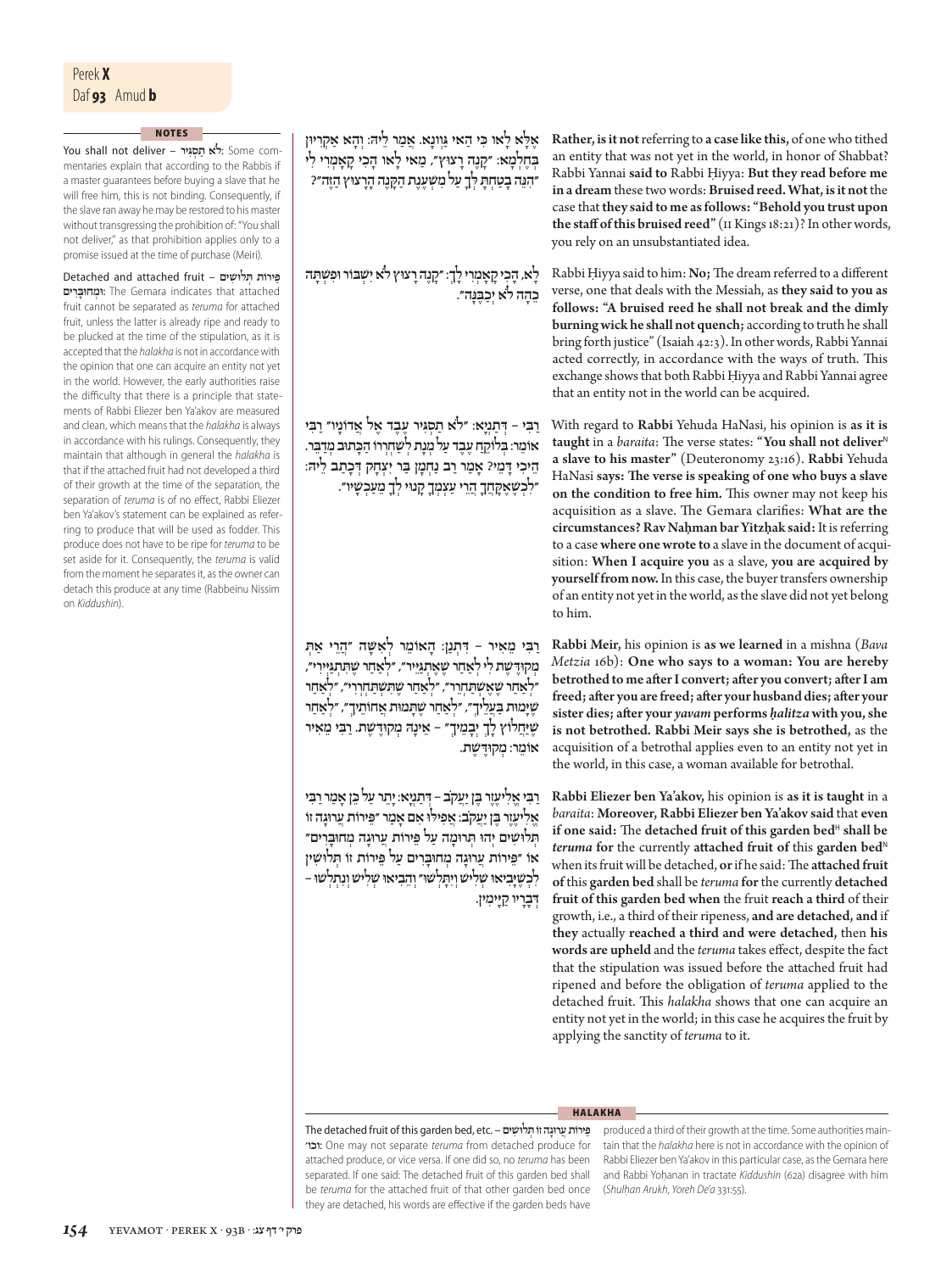**ַרִּביֲעִק ָיבא – ִ ּד ְתַנן: ָ ״קוֹנם ֶׁשֲאִני ָׂ עוֹשה ְל ִפ ָיך״ – ֵאינוֹ ָצִר ְיך ְלָהֵפר. ַרִּביֲעִק ָיבא ֵאוֹמר: ָיֵפר, ֶׁשָּמא ַּתְעִ ּדיף ָעָליו ָיֵתר ִמן ָהָר ּאוי לוֹ.**

**ָּב ּעו ִמ ֵּינ ּיה ֵמַרב ֵׁשֶׁשת: ֵעד ֶאָחד ִּב ָיבָמה ַמ ּהו? ַטֲעָמא ְ ּדֵעד ֶאָחד ִמּׁשּום ְ ּד ִמ ְּילָתא ַּדֲע ִבָידא ְל ִא ְיג ּלוֵיי ָלא ְמַׁשֵּקרְוָהָכאַנִמי ָלא ְמַׁשֵּקר, אוֹ ִ ּד ְלָמא ַטֲעָמא ְ ּדֵעד ֶאָחד ִמּׁשּום ְ ּד ִא ִיהי ָּדְי ָיקא ּו ִמ ַּינְּסָבא, ְוָהָכא ּכָיון ְ ּדִז ְימִנין ְ ּדָרֲחָמא ֵל ּיה ָלא ָּדְי ָיקא ֵ ּו ִמ ַּינְּסָבא.**

**ֲאַמר ְל ּהו ַרב ֵׁשֶׁשת: ְּתֵנ ּ יתוָה: ָא ְמ ּרו ּכ ְך ֵמת ַּבֲעֵל ְיך, ָל ּה ֵמת ְּבֵנ ְך ְוַאַחר ָ ּכ ְך ָא ְמ ּרו ָל ּה ִח ּילּוף ְוִנְתַי ְּיבָמה, ְוַאַחר ָ ַהְ ּדָבִרים – ֵּתֵצא, ְוַהָּוָלד ִר ׁאשוֹן ְוַאֲחרוֹן ַמ ְמֵזר. ֵה ִיכיָּדֵמי? ִא ֵיל ָימא ְּתֵרי ּו ְתֵרי – ַמאי ָחֵזית ְ ּדָס ְמַכ ְּת ַאָהֵני, ְס ְמוֹך ַאָהֵני!**

**ְועוֹד ַמ ְמֵזר? ָסֵפק ַמ ְמֵזר ּהוא! ְו ִכי ֵּת ָימא ָלא ַּדק, ְוָהא ִמְ ּדָקָתֵני ֵס ָיפא: ָהִר ׁאשוֹן ַמ ְמֵזרְוָהַאֲחרוֹן ֵאינוֹ ַמ ְמֵזר – ׁ ְשַמע ִמ ָּינ ּה ַּדְוָקא ָקָתֵני!** **Rabbi Akiva,** his opinion is **as we learned** in the aforementioned mishna, that if a wife says: *Konam* **that I will prepare for your mouth,** the husband **is not required to nullify** the vow. **Rabbi Akiva says:** He should **nullify** the vow, **lest she exceed more than is fitt ing for him,** as he maintains that the vow applies even to entities not yet in the world.

§ **Th ey raised a dilemma before Rav Sheshet:** In a case of **one**  witness who testifies that a woman's husband is dead, with regard **to a** *yevama***,** <sup>N</sup>**what is** the *halakha*? Can the court rely on this witness? The Gemara explains the sides of the dilemma: Is the reason that the testimony of **one witness** in the case of a missing husband is accepted **because** one **does not lie about something that will be discovered, and here, too,** he will **not lie,** in case the husband later arrives? **Or, perhaps the reason for** the eligibility of **one witness is because** the woman herself **is exacting** in her investigation before she **marries** again. **But here, since** she **sometimes loves** the *yavam*, N as she already knew him beforehand, **she is not exacting** in her investigation before she **marries** again.

**Rav Sheshet said to him: You learned** the answer to this question in the mishna: If they said to her: Your child died and afterward **your husband died, and she entered into levirate marriage, and aft erward they said to her** that **the matt ers were reversed, she must leave** her husband, **and the fi rst child and the last one** are each **a** *mamzer***.** Rav Sheshet analyzes this case: **What are the circumstances? If we say** they are **two and two,** i.e., two witnesses came first and said one account, followed by two other witnesses who claimed the reverse, **what did you see** to make **you rely on**  these second witnesses when you can equally rely on the first pair? The first witnesses do not lose their credibility merely due to the testimony of the second pair, so why should she have to leave the *yavam*?

And furthermore, why should the child be a definite *mamzer*? At worst **he is** an individual whose status as **a** *mamzer* is **uncertain,** as there are two conflicting sets of testimonies. And if you would say that the *tanna* of the mishna **was not precise** in his failure to distinguish between a definite *mamzer* and one of uncertain status, but **from** the fact **that it teaches** in **the latt er clause** of the mishna: **Th e fi rst is a** *mamzer* **and the last is not a** *mamzer***,** one can **learn from here** that the mishna **was taught specifi cally** in this manner, i.e., the *mamzer* the *tanna* referred to is a definite *mamzer*.

#### **NOTES**

 One witness with regard to a *yevama* – **מהָיבָ בִּ חדָאֶ עדֵ**: This problem is also raised in the parallel discussion in the Jerusalem Talmud, where it is apparently left unresolved (see *Penei Moshe* and *Korban HaEda*). The Gemara there focuses on a question discussed later: Is the statement: They said to her, a general phrase that includes a single witness, or is it a precise expression that refers specifically to two witnesses?

**ֹּבֵּיוַן דְּזִימִנִּין דְּדְזִמְנִין** בְּרָחֲ**מָא** לֵ**יה** – Since she sometimes loves the *yavam* Admittedly, the hypothetical possibility that she might love someone else applies to any wife who says her husband is dead,

but this case is different, as she is automatically tied to a particular man upon her husband's death (Rid). Others add that in general it is likely that close feelings will develop between a woman and her brother-in-law, which might lead her to love him (Rashba). The opposite scenario is also possible, that their family ties will lead her to a particularly strong hatred of him, as stated in the Gemara later. Yet other commentaries cite an alternative version of the text, which is not mentioned by any of the other early authorities: Sometimes she hates him. The reference is to the husband, i.e., it is possible that her hatred for him will lead her to prefer any other man (Meiri).